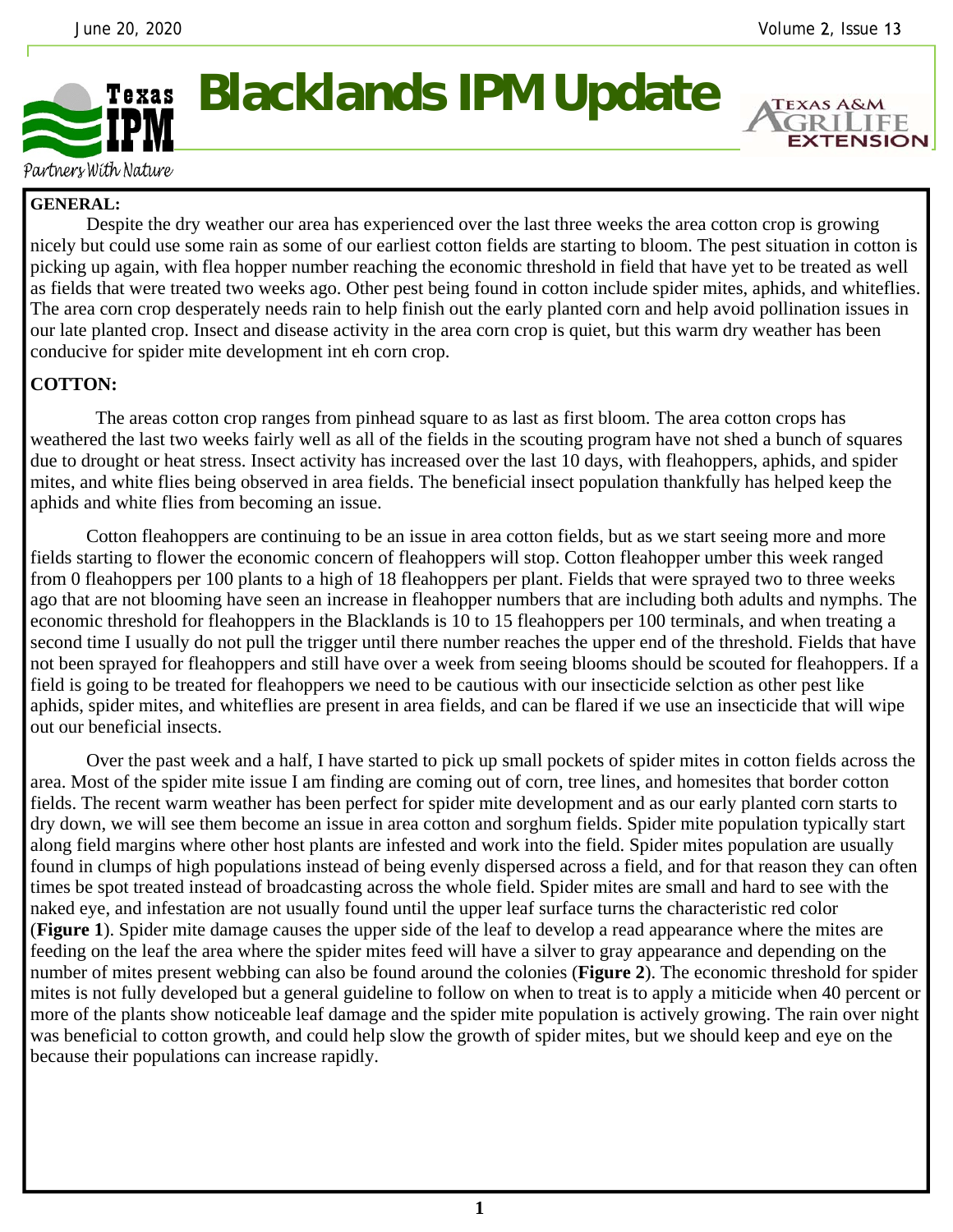

**Figure 1.** Reddish color of upper leaf caused by spider mites feeding on the underside of the leaf.



**Figure 2.** Sider mite colony on the underside of a cotton leaf with webbing.

## **CORN:**

 The condition of the corn crop in the area is variable with the older corn starting to dry down and the late planted corn was starting to show symptoms of drought stress. The rain we received will be helpful for both our early and late planted corn fields, but it may be too late to have much benefit for our late planted corn crop that is close to pollination to just past. I have looked at some corn fields across the area, and I have seen some pollination issues in some of our late planted corn that can be due to dry hot weather at pollination or insect feeding on the silks. I have also seen some kernel abortion on ear tips that is caused by hot dry weather during grain fill.

 Disease issues remained quite over the last few weeks, but this rain could cause Northern corn leaf blight to become active again. and will only be an issue to area corn that has not reached the dent stage. I have started to pick up on some aspergillus and fusarium ear tors in some area corn field, and this could be an indication of us seeing mycotoxin issues this year. The weather pattern of wet weather early followed hot and dry weather during pollination and grain fill favors the development of aspergillus and fusarium ear rot and the potential production of aflatoxin and fumonisin. He only way to know is aflatoxin or fumonisin is present is to submit the grain to a lab for mycotoxin testing. There are ways we can manage the level of contamination and possible loss in grain value due to mycotoxin contamination. Describing these ways s will take a lot, and is best if in another newsletter. I will send out a newsletter talking about ways we can minimize mycotoxin issues this close to and during harvest.